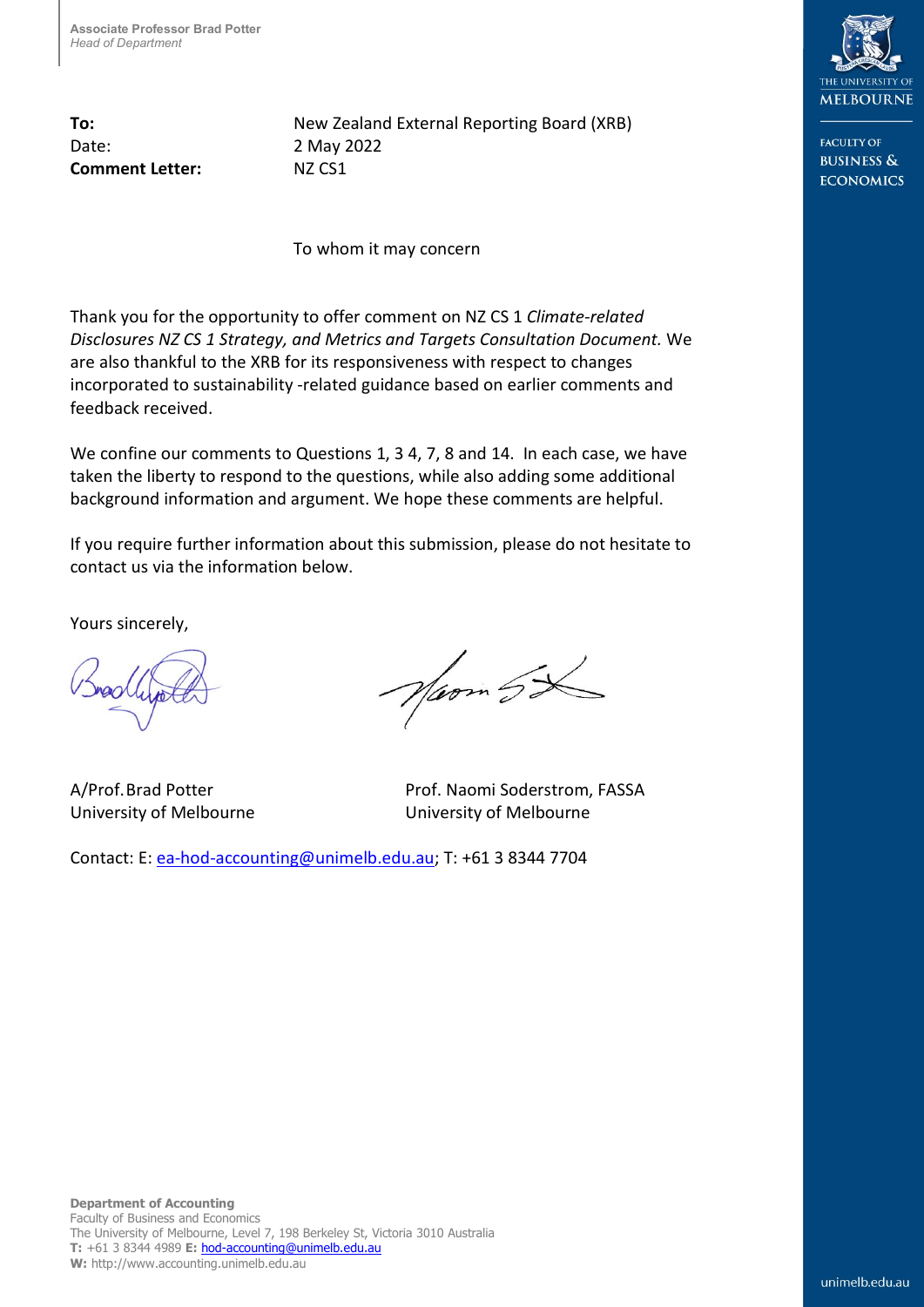Our comments contain reflections on the recommendations contained in NZ CS 1, in light of various factors including the likely users and their decisions needs, as well as the requirement for reporting of comparable and consistent information.

## *Question 1:*

*Do you think the proposed Strategy section of NZ CS 1 meets primary user needs? a) Do you think that the information in this section of the standard will provide information that is useful to primary users for decision making? If not, please explain why not and identify any alternative proposals.* 

*b) Do you consider that this section of the standard is clear and unambiguous in terms of the information to be disclosed? If not, how could clarity be improved? c) Do you consider that this section of the standard is adequately comprehensive and achieves the right balance between prescriptiveness and principles-based disclosures? If not, what should be removed or added to achieve a better balance?*

## Comments:

We support the need for climate-related disclosures which focus on strategy. Myriad users seek information about not only risks and opportunities that companies face, but also information about strategies and approaches by companies that seek to deal with those risks and opportunities. In fact, we see strategy related disclosures for climate to be key, since users will need to assess the likely implications for future prospects of the entity.

We do, however, advocate careful consideration of additional detail that could be required in company disclosures. While supporting the need for principles-based disclosure requirements to enable companies to communicate higher quality entity-relevant information, we also support the need for sufficient (prescriptive) disclosure guidance to facilitate meaningful comparison across key aspect of disclosures. This would include requiring both transition and physical risk disclosures as well as requiring minimum disclosures of specified bases for scenarios, specific projected timeframes, and the level of the entity for which the scenarios are reported. In our view, it is crucial for entities to disclose the assumptions implicit in the disclosures made. These aspects are discussed further in subsequent sections of this document.



EACHITY OF **BUSINESS & ECONOMICS**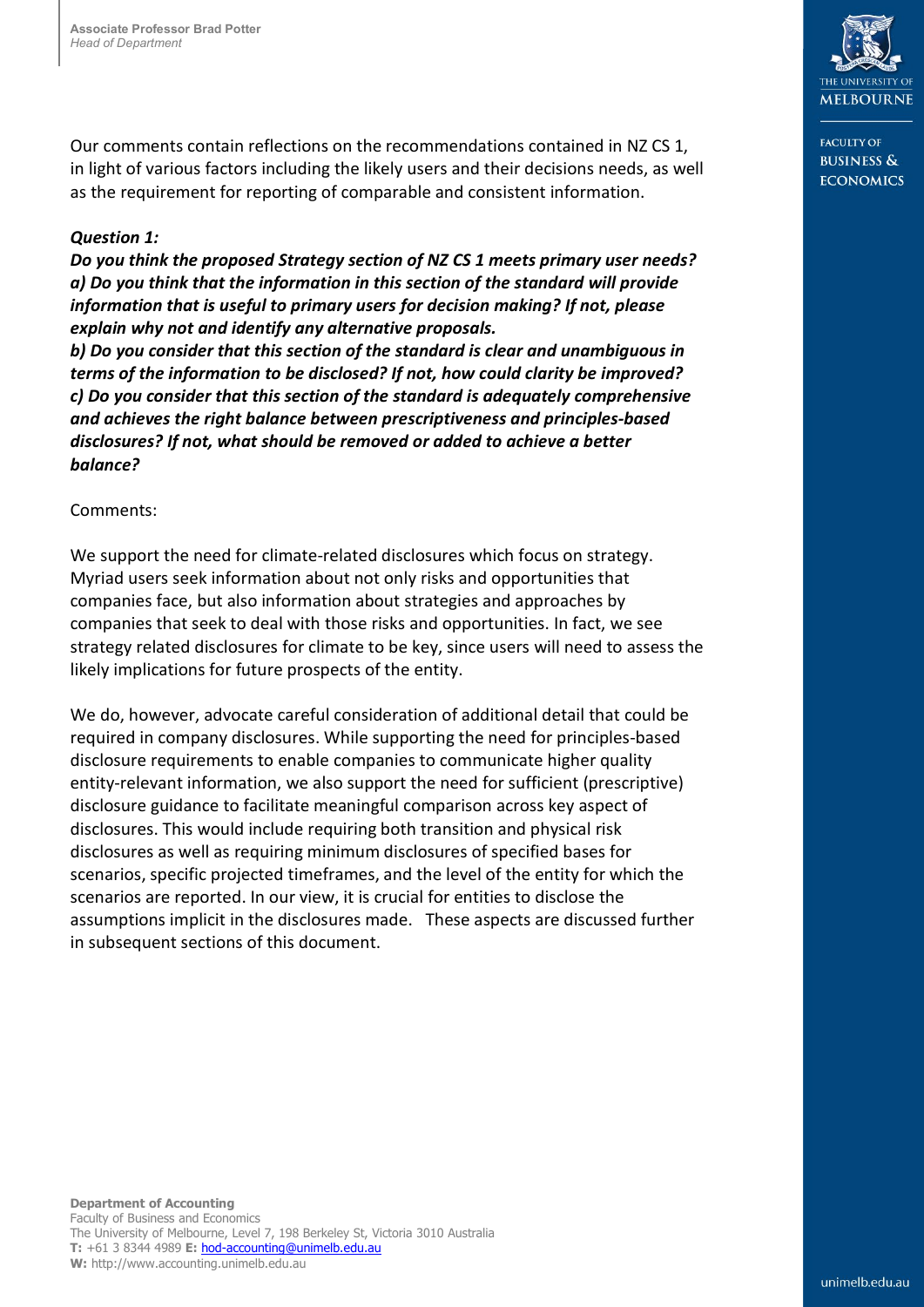*Q3: Do you agree that we should not prescribe which global mean temperature increase scenario(s) should be used to explore higher physical risk scenarios (such as 2.7°C and/or 3.3°C or by using Representative Concentration Pathways (RCP) such as RCP4.5 or 6), but rather leave this more open by requiring a 'greater than 2°C scenario'? Why or why not?*

## Comments:

As indicated above, we support the need for disclosure which facilitates greater comparability. We support the need for principles-based guidance, balanced with more prescriptive guidance to enable comparability. Companies should consider a range of scenarios that include primarily transition risks (e.g., 1.5 or 2 degree scenarios) or primarily physical risks (e.g., 2.7+ degree scenarios, etc.). This will give managers and primary users of reporting understanding of risks to the company and will stimulate management to develop strategies to address the range of possible impacts of climate change on the company. Perhaps a greater issue than the specific scenario used is what are the assumptions underlying the scenarios. For example, in our study of ASX 50 scenario analysis disclosures (where 37 of 50 provided disclosures), we found tremendous variation across companies with respect to key assumptions underlying the analyses. For example, the timeframe of the scenario varied tremendously (see the table below). This is a key assumption, since in the shorter term, there are few differences in risks across scenarios related to temperature and sea level rise. This variation in timeframe makes comparison across companies extremely difficult.

| Year        | 2030 | 2040 | 2050 | 2060 | 2070 | 2100 |
|-------------|------|------|------|------|------|------|
| # Companies |      |      |      |      |      |      |

Management tends to be short-term oriented and corporate timeframes are relatively short. Given these characteristics of business and the increasing uncertainty associated with projecting the distant future, we suggest that the XRB ask managers to evaluate scenarios for a specific timeframe and that the timeframe be relatively short. This will enhance comparability of disclosures across companies and will enhance the ability of managers to report based upon credible scenarios.

In our research, we also found tremendous variation in the assumed pathways to each level of temperature rise, such as steady versus tumultuous decline in emissions. This makes it difficult to compare across companies, although these assumptions can reveal different types of risks that companies might face.

The number of potential scenarios and accompanying assumptions that companies can employ are endless. It is beyond the scope of the XRB's duties to dictate specific scenarios and assumptions, unless there are some general guidelines that can facilitate comparison across firms and transparency. The goal of scenario



**FACULTY OF BUSINESS & ECONOMICS**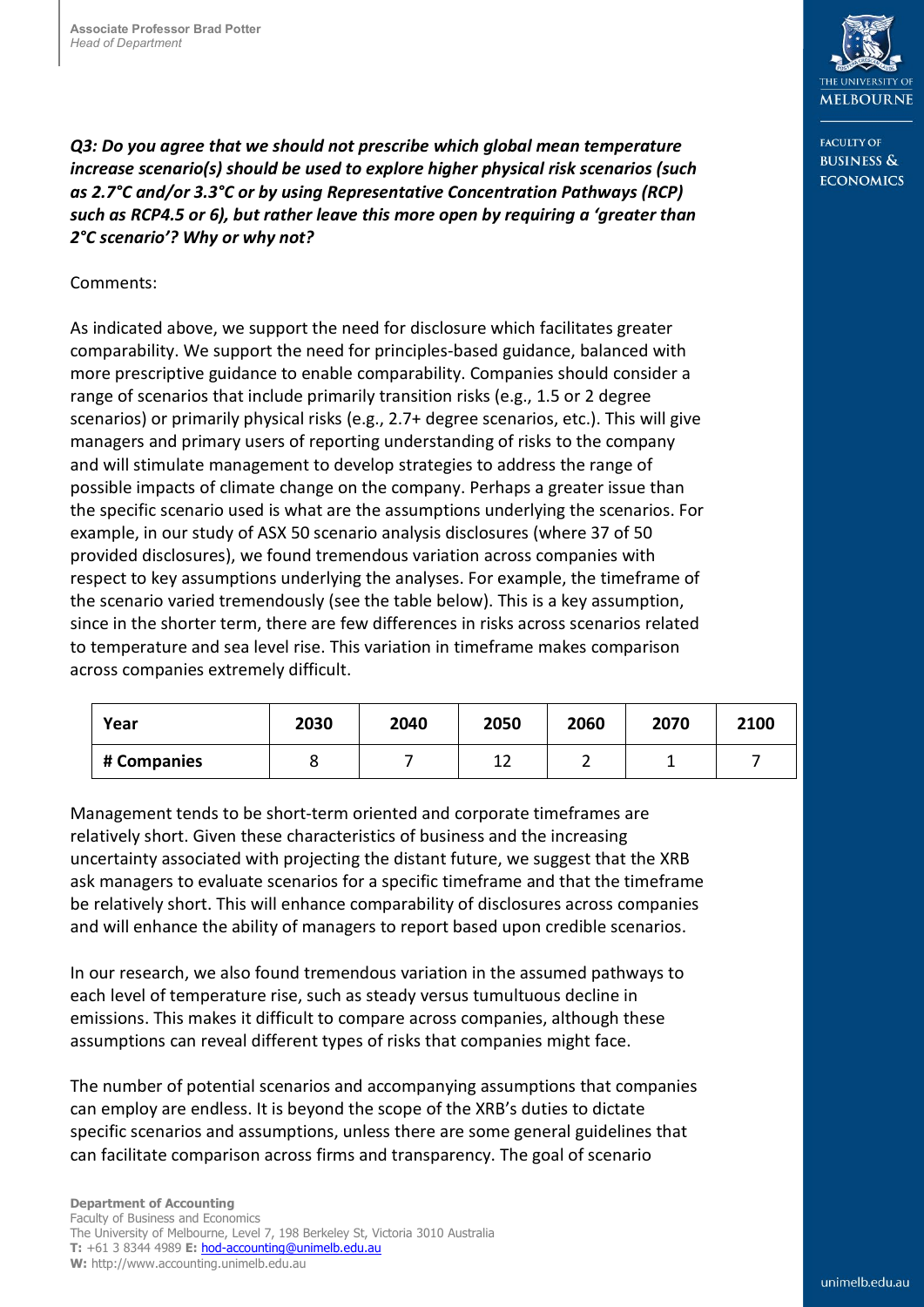analysis is for management to identify and manage climate risks. Management should be choosing scenarios that appropriate for them to do so. Primary users of the financial statements should be able to evaluate whether management has done a good job of identifying and managing risk. In terms of enhancing comparability, and as suggested above, the XRB can require some characteristics of the scenarios employed by managers such as the timeframe and specifying examination of a higher temperature rise scenario to focus on physical risks. However, more detailed requirements for specific scenarios should be avoided. Comparability and transparency can be enhanced if managers are given leeway to choose scenarios, but are required to provide more complete disclosure of the major scenario characteristics and underlying assumptions.

In sum, we believe that the specific scenarios used are less important than disclosure of issues such as 1) why the specific scenarios were chosen; 2) major assumptions underlying the analysis; 3) insights about risks faced by the company; and most importantly 4) what the company is doing strategically and operationally to mitigate the risks (i.e., what did they learn and what are they going to do about it).

# **Q4: We do not require transition plans to be tied to any particular target such as net zero and/or 1.5°C, but that entities will be free to disclose this if they have done so. Do you agree? Why or why not?**

# Comments:

We agree that transition plans tied to any particular target should not be required disclosure. The problem with requiring disclosure of transition plans *tied to a particular target* is that there are many pathways to net zero and/or 1.5°C (even within a given industry) which would require different actions by management and will be influenced by future factors external to the firm such as regulation, the success of global efforts to decarbonize, etc. While it is important for management to consider how to transition, it is not clear to us how disclosures tied to any particular target would enhance the transparency and comparability of disclosures. Management should disclose their strategies to address climate risks identified in the scenario analyses, but not necessarily plans tied to a specific target.

# **7) Do you think the proposed Metrics and Targets section of NZ CS 1 meets primary user needs?**

## Comments:

We agree that disclosure of methodologies and assumptions used to calculate metrics and targets is extremely important as it will make it easier for primary users to evaluate performance across entities.



**FACULTY OF BUSINESS & ECONOMICS**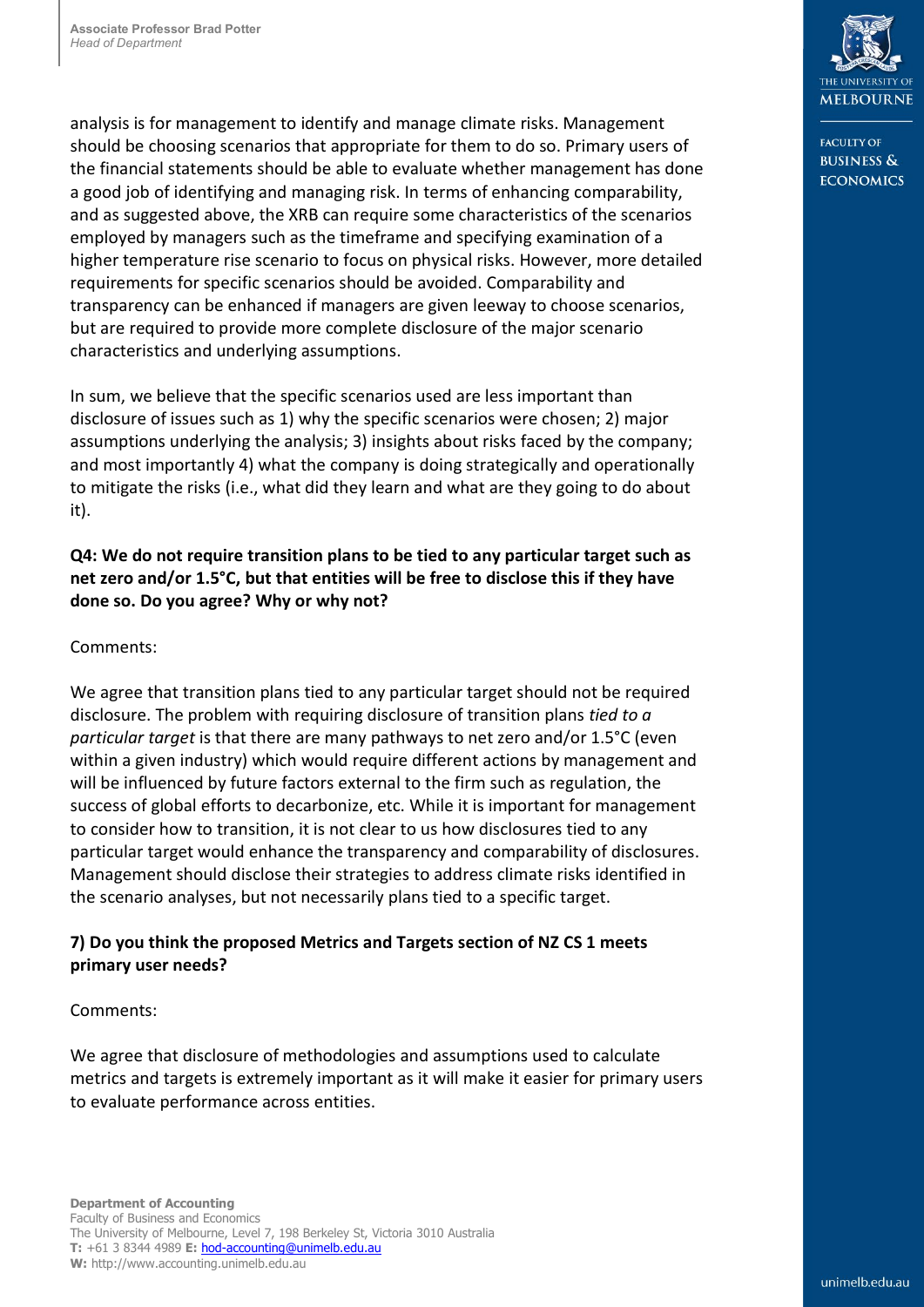Disclosure of scope 3 GHG emissions should include qualitative discussion of major causes of scope 3 impacts for the entity. This will help put the scope 3 disclosures in context. Note that use of sold products is in Figure 6, but was not included in the narrative on p. 40.

**8) We have not specified industry-specific metrics. The guidance will direct preparers where to look for industry-specific metrics. Do you believe this is reasonable or do you believe we should include a list of required metrics by industry? If so, do you believe we should use the TCFD recommendations or follow the TRWG prototype?**

#### Comments:

We agree that industry-specific guidance should remain unspecified at this point, but that disclosures should by be guided by developing industry practice. We note that climate risks can vary considerably within industry. For example, a hotel/resort that is in a remote area with endangered flora and fauna faces very different climate risks than a hotel/resort that is in an urban area. Further many entities have operations that span industries, which complicates disclosure.

The technology for measuring climate risks is still evolving and climate risks are primarily forward-looking. Focus of additional disclosure should be on the policies and strategies that entities are employing to reduce their risk or to adapt to climate change.

**14) The XRB has proposed a definition of material (Information is material if omitting, misstating, or obscuring it could reasonably be expected to influence decisions that primary users make on the basis of their assessments of an entity's enterprise value across all time horizons, including the long term). Do you agree with this definition? Why or why not?**

Our comments are made in light of the acknowledged complex nature of the materiality concept – even when applied in the more narrow financial reporting setting.

We support the need for an encompassing definition of materiality that does not comprise quantitative thresholds based on financial statement magnitudes. We also appreciate and agree with the longer-term time dimension embedded in the definition contained in NZ CS1. One concern with the definition as stated is that it may lead to companies narrowing their view of what matters are material, which may result in over-reliance on quantitative thresholds based on financial statement magnitudes in the short term. In our research we have we found a very small number of companies in the ASX 50 disclosed direct implications of scenarios for financial statement magnitudes for assets, liabilities, revenues and expenses. Compare this to the notions of materiality inherent in risk-related guidance documents such as the AASB's APS 2 *Making Materiality Judgements* (2017). That



EACHITY OF **BUSINESS & ECONOMICS**